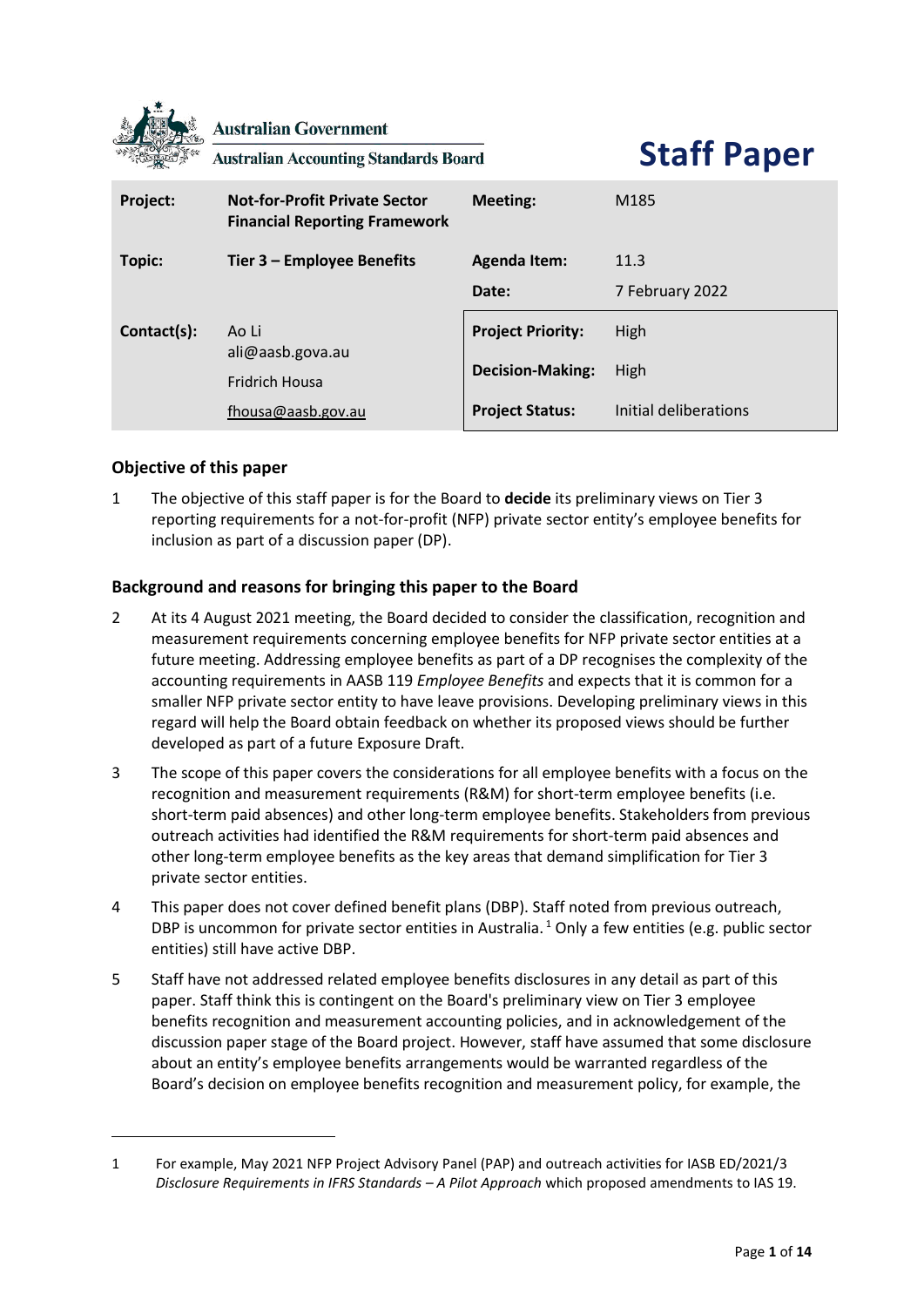amount and nature for each type of employee benefits-related cost and provision occurred during the reporting period.

## **Structure of this paper**

- 6 This paper is structured as follows:
	- (a) summary of staff recommendations (paragraph [7\)](#page-1-0);
	- (b) current requirements under Australian Accounting Standards (paragraphs [8](#page-2-0)[-20\)](#page-4-0);
	- (c) summary of approaches taken by selected other jurisdictions (paragraphs [21](#page-4-1)[-22\)](#page-4-2);
	- (d) IASB review of *IFRS for SMEs* (paragraphs [23](#page-5-0)[-23\)](#page-5-1);
	- (e) feedback from Australian stakeholders (paragraphs [24](#page-5-2)[-26\)](#page-5-3);
	- (f) findings from academic research and other literature (paragraph [27\)](#page-6-0);
	- (g) findings from staff review of a sample of financial statements (paragraphs [28](#page-6-1)[-30\)](#page-6-2);
	- (h) options for simplification (paragraphs [31-](#page-7-0)[34\)](#page-8-0);
		- (i) possible options and analysis for short-term paid absences [\(Table](#page-9-0) 1);
		- (ii) possible options and analysis for other long-term employee benefits [\(Table 2\)](#page-10-0);
	- (i) evaluation of options against the Tier 3 principles (paragraph [35\)](#page-12-0); and
	- (j) staff recommendations (paragrap[h 36\)](#page-12-1).

## **[36](#page-12-1)Summary of staff recommendations**

- <span id="page-1-0"></span>7 Staff recommend that the Tier 3 reporting requirements should require Tier 3 private sector NFP entities to:
	- for short-term paid absences (e.g. annual leave), maintain the current recognition requirements<sup>2</sup> with simplified measurement of treating all short-term paid leave obligations as 'current' and measure all short-term paid absence obligations (e.g. annual leave) at their nominal value (i.e. not discounted for the time value of money); and
	- for other long-term employee benefits (e.g. long-term paid absences including longservice leave (LSL) and sabbatical leave), retaining the current recognition requirements for other long-term employee benefits<sup>3</sup> but with simplification for measurement to allow Tier 3 NFP private entities to apply the same probability that payment will be required to be paid over the life of the provision, and to use longterm government bonds at the reporting date for PV calculation.

<sup>2</sup> The current R&M requirements for short-term paid absences is recognising the expected cost (undiscounted amount) of an accumulating paid absence when the employee performs a service that increases their right to future paid absences, if the leave provisions are expected to be settled in the next twelve months, otherwise recognising the benefit obligations at the present value (PV) of estimated future cash flow. See paragraphs [10](#page-2-1)[-13](#page-3-0) for more details.

<sup>3</sup> That current R&M requirement for other long-term employee benefits is recognising the expected cost when the employee performs a service that increases their right to future benefit and the measurement should reflects the probability that payment will be required at the length of time for which payment is expected to be made. See paragraphs [15-](#page-3-1)[16](#page-3-2) for more detail.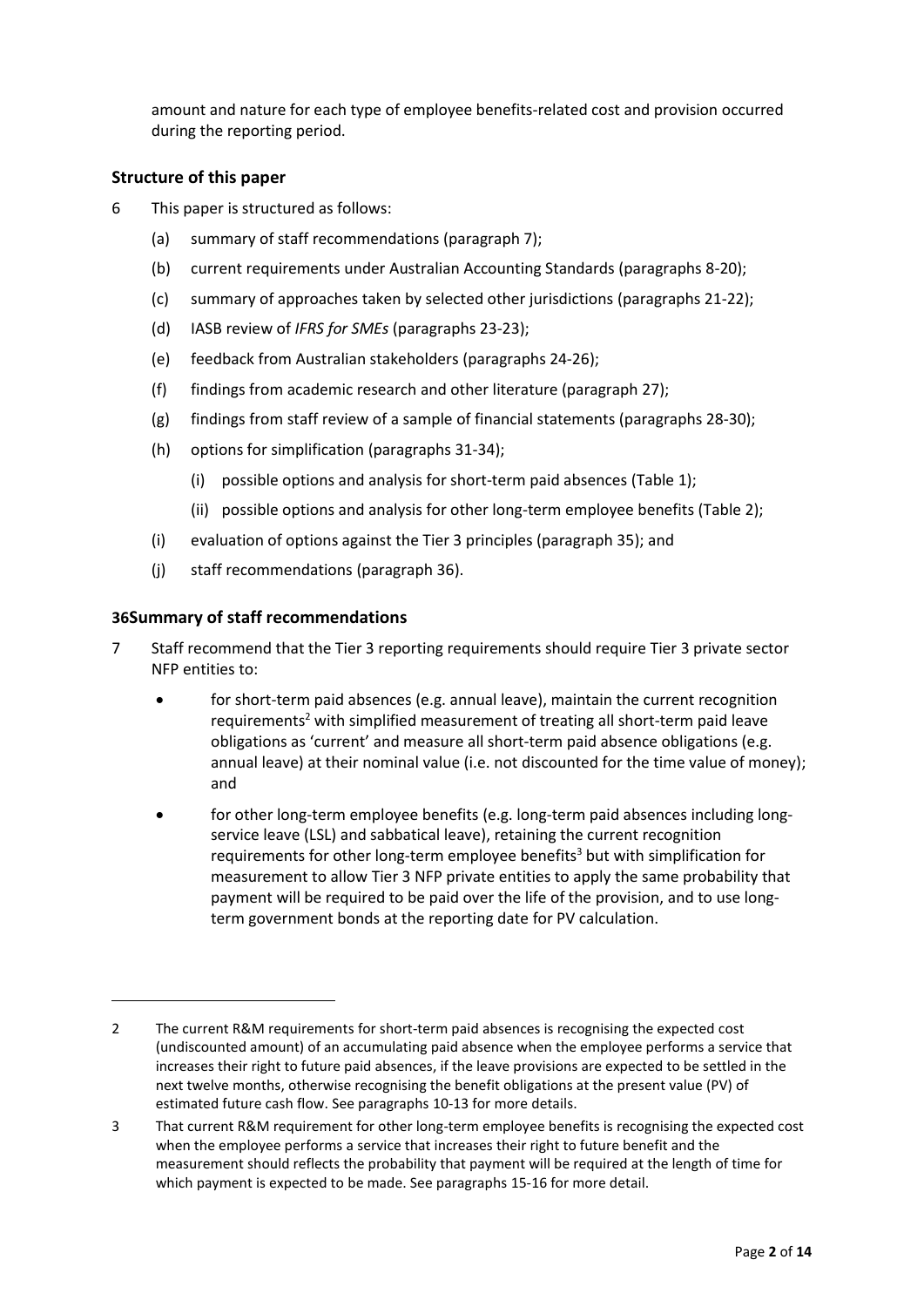## **Current requirements under Australian Accounting Standards**

#### *AASB 119* Employee Benefits *– a high-level summary*

## *General recognition and measurement principle for all employee benefits*

- <span id="page-2-0"></span>8 An entity shall recognise the cost of all employee benefits to its employees who have become entitled as a result of service rendered to the entity during the reporting period:
	- (a) as a liability, after deducting amounts that have been paid to the employees or as a contribution to an employee benefit (e.g. superannuation) fund. If the amount paid exceeds the obligation arising from service before the reporting date, an entity shall recognise that excess as an asset to the extent that the prepayment will lead to a reduction in future payments or a cash refund.
	- (b) as an expense, unless another Australian Accounting Standard (AAS) requires the cost to be recognised as part of the cost of an asset such as inventories or property, plant and equipment.
- <span id="page-2-2"></span>9 For employee benefits that are not expected to be settled wholly before twelve months after the end of the annual reporting period in which the employee renders the related service, an entity shall recognise the benefit obligations at the PV of the estimated future cash outflows made by the employer for services provided by employees up to the reporting date. The discount rate used in the PV calculation is determined by reference to market yields at the end of the reporting period on high-quality corporate bonds (or government bonds for currencies where there is no deep market in such high-quality corporate bonds).

#### *Short-term employee benefits*

- <span id="page-2-1"></span>10 AASB 119 paragraph 8 defines short-term employee benefits as employee benefits (other than termination benefits) that are expected to be settled wholly before twelve months after the end of the annual reporting period in which the employee renders the related service, which includes wages, salaries and social security contributions; paid annual leave and sick leave; profit-sharing and bonuses; and non-monetary benefits (e.g. medical care, housing, cars and free or subsidised goods or services for current employees).
- 11 Accounting for short-term paid absences depends on whether the leave obligations are accumulating and vesting. The expected cost (undiscounted amount) of an accumulating paid absence is recognised when the employee performs a service that increases their right to future paid absences, regardless of whether the entitlement is vesting or non-vesting. The expected cost of non-accumulating paid absence is recognised when the absences occur (paragraph 13 of AASB 119).
- 12 A non-vesting entitlement (e.g. sick leave) is only included as a liability at the reporting date if it is probable the entity will be required to pay the employee for the entitlement in the future.<sup>4</sup>

<sup>4</sup> There is an assumption in AASB 119 that an employee uses the most-recent sick leave accrued first, and only uses sick leave accrued from previous years if they need more sick leave than their current year entitlement. Therefore, a sick leave obligation is likely to be material only if there is a formal or informal understanding that unused paid sick leave may be taken as paid annual leave (paragraph 17 of AASB 119).

Staff understand that, in Australia, most employees are entitled to accumulating and non-vesting sick leave and generally do not exceed their sick leave entitlements in any one reporting period. As a result, sick leave entitlements are generally not recognized as a liability but recognized as an expense when taken by the employee.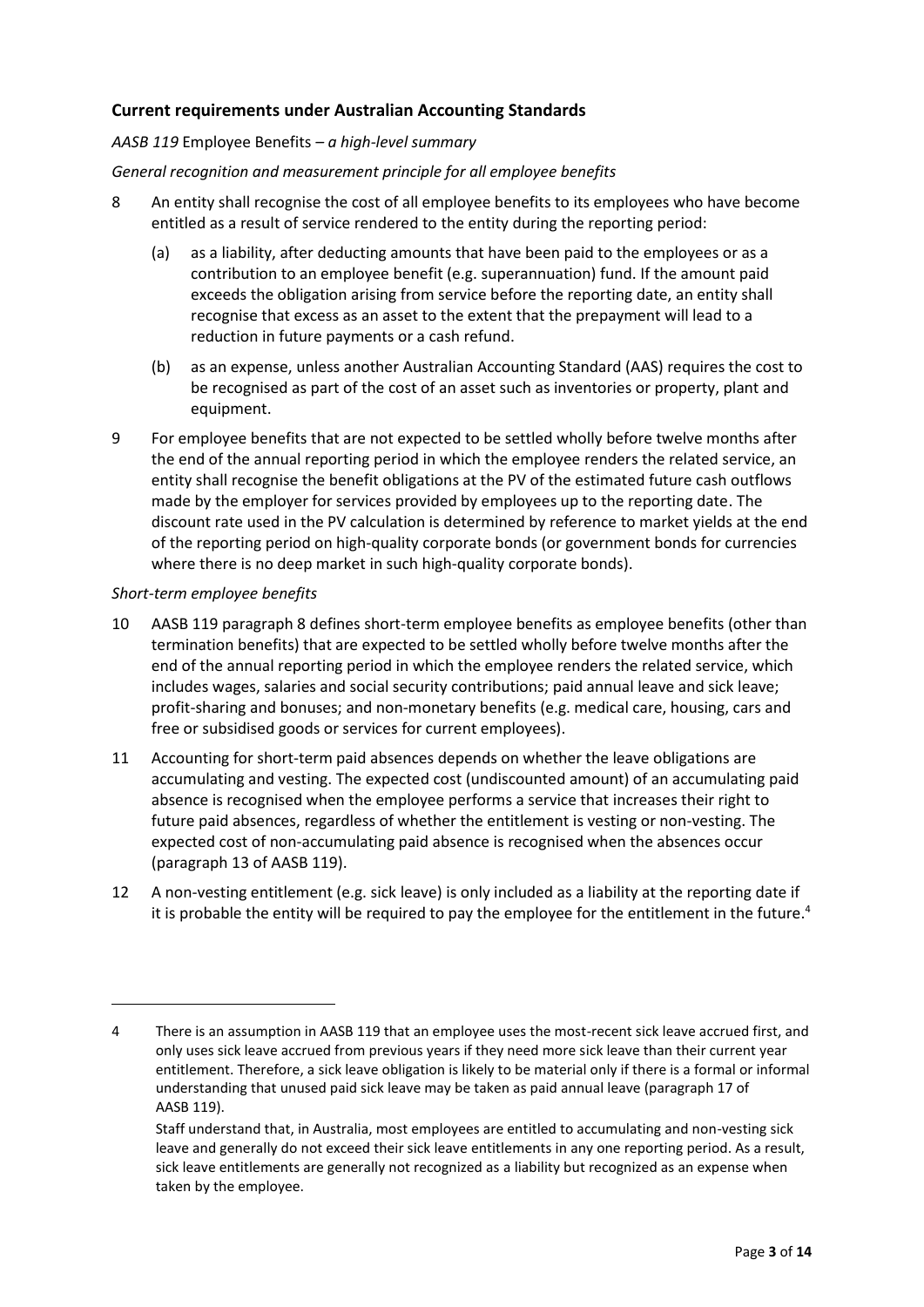## <span id="page-3-0"></span>13 The following flowchart summarises when a short-term paid absence should be recognised:



*Post-employment benefits (defined contribution plan) – paragraphs 50-52 of AASB 119*

14 The general R&M requirements for a defined contribution plan broadly align with the general requirements for all employee benefits (as described in paragraphs [8](#page-2-0)[-9](#page-2-2) above).

#### *Other long-term employee benefits – paragraphs 153-157 of AASB 119*

- <span id="page-3-1"></span>15 Other long-term employee benefits refer to all employee benefits other than short-term employee benefits, post-employment benefits and termination benefits, for example, longterm paid absences (e.g. LSL or sabbatical leave); jubilee or other long-service benefits; longterm disability benefits; profit-sharing and bonuses; and deferred remuneration.
- <span id="page-3-2"></span>16 The general R&M requirements for other long-term employee benefits broadly align with the general requirements for all employee benefits (as described in paragraphs [8](#page-2-0)[-9](#page-2-2) above). If the level of benefit depends on the length of service, an obligation arises when the service is rendered. Measurement of that obligation reflects the probability that payment will be required at the length of time for which payment is expected to be made.

#### *Termination benefits– paragraphs 159-170 of AASB 119*

- 17 Termination benefits result from either an entity's decision to terminate employment or an employee's decision to accept an entity's offer of voluntary redundancy.<sup>5</sup>
- 18 A liability and expense for termination benefits should be recognised at the earlier of a) when the entity can no longer withdraw the offer of those benefits; and b) when the entity recognises costs for a restructuring that is within the scope of AASB 137 *Provisions, Contingent Liabilities and Contingent Assets* and involves the payment of termination benefits.
- 19 Measurement of a termination benefit depends on when the termination will occur. If payment is expected to be less than twelve months from reporting date, then the liability is calculated based on the nominal value of benefits in the same way as other short-term benefits; otherwise, the liability is calculated by discounting the estimated cash flows in the same way as other long-term benefits.

<sup>5</sup> To recognise a liability for termination benefits, an entity must be demonstrably committed to either terminating the employment of employees before their normal retirement date or providing termination benefits as a result of an offer made to encourage voluntary redundancy. Termination benefits do not include employee benefits resulting from termination of the employment at the employee's request without an entity's offer, or as a result of mandatory retirement arrangements, as those benefits are post-employment benefits.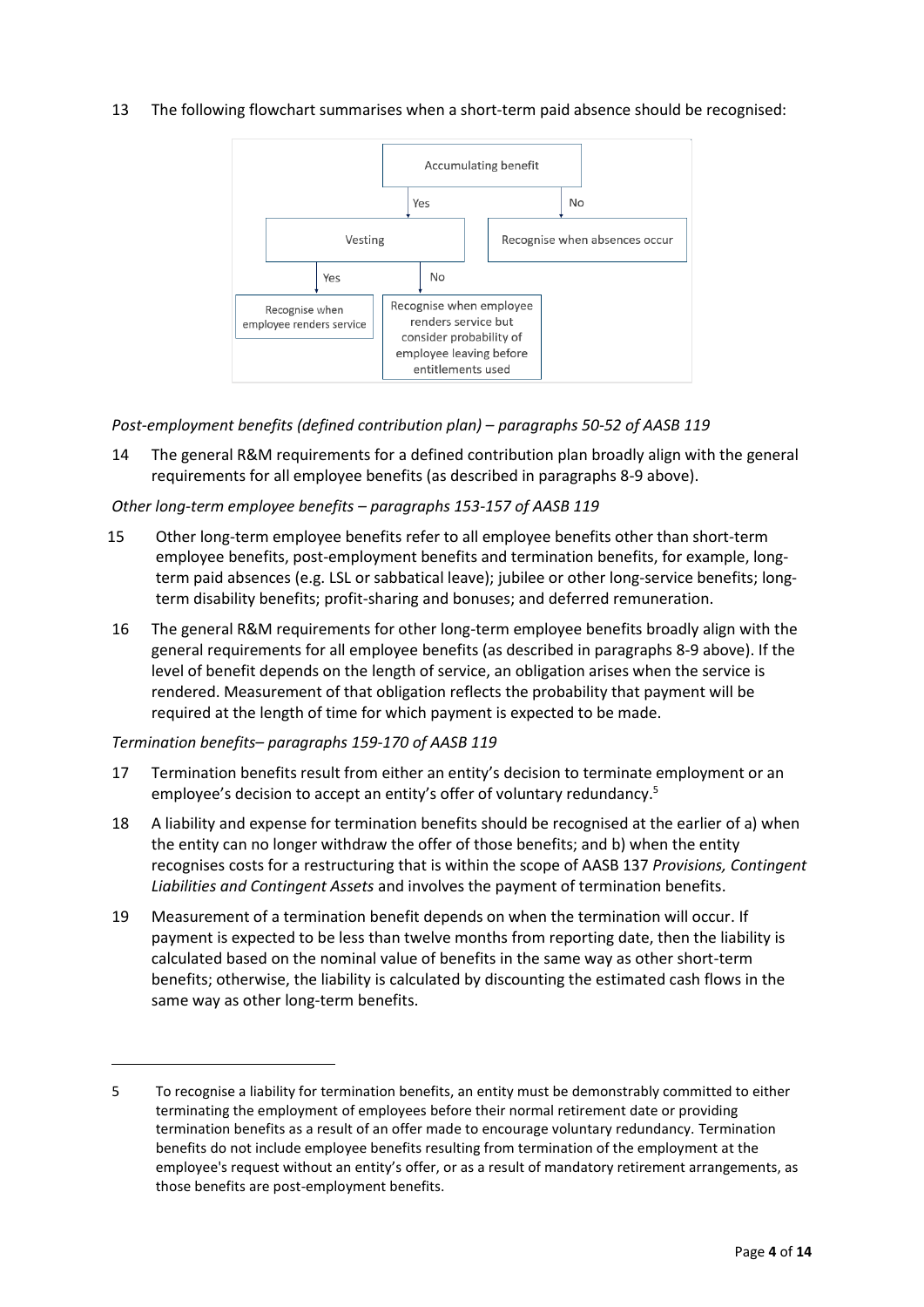*AASB 1060* General Purpose Financial Statements – Simplified Disclosures for For-Profit and Not-for-Profit Tier 2 Entities *– Tier 2 disclosures*

<span id="page-4-0"></span>20 AASB 1060 does not require specific disclosure about short-term employee benefits or other long-term employee benefits. Entities are required to disclose the amount and nature of their obligation for each category of termination benefits and the extent of funding at the reporting date. For defined contribution plans, AASB requires entities to disclose the amount recognised in profit or loss as an expense for defined contribution plans. $6$ 

## **Summary of approaches taken by selected other jurisdictions**

- <span id="page-4-1"></span>21 Like AASB 119, several of the jurisdictions analysed for the purposes of this staff paper<sup>7</sup> have the same general principles for all employee benefits as described in paragraph[s 8](#page-2-0)[-9](#page-2-2) above, with the exception that:
	- (a) UK Charities SORP requires liability for annual leave and paid sick leave recognised at the amount not discounted for the time value of money (i.e. entities expect employees to take their leave entitlement within twelve months);
	- (b) New Zealand's PBE SFR A (NFP) is silent on whether employee benefit liabilities beyond twelve months need to be measured at their PV; and
	- (c) New Zealand's PBE SFR A (NFP) and UK Charities SORP have no specific R&M requirements for other long-term employee benefits (e.g. long-service leave). <sup>8</sup>
- <span id="page-4-2"></span>22 In contrast to AASB 119 and other jurisdictions, Singapore CAS requires details on employee benefits expense (e.g. amount and nature for each type of employee benefits, such as wages, paid leave, termination benefits) shall be disclosed in the notes to financial statements. However, there are no specific R&M requirements for employee benefits-related expenses and provisions. HK SME-FRF & SME-FRS has no specific section on requirements for employee benefits.<sup>9</sup>

(a) International Financial Reporting Standard for Small and Medium-sized Entities (*IFRS for SMEs*).

<sup>6</sup> AASB 1060 also includes disclosure requirement for defined benefit plans, which are out of scope of this paper.

<sup>7</sup> For the purposes of this staff paper, the NFP employee benefits requirements for the following jurisdictions were considered:

<sup>(</sup>b) New Zealand Public Benefit Entity Simple Format Reporting – Accrual (Not-For-Profit) (NZ PBE  $SFR - A (NFP)$ ).

<sup>(</sup>c) Financial Reporting Standard 102 *The Financial Reporting Standard applicable in the UK and Republic of Ireland* (UK FRS 102).

<sup>(</sup>d) Financial Reporting Standard 105 *The Financial Reporting Standard applicable to the Microentities Regime* (UK FRS 105).

<sup>(</sup>f) Accounting and Reporting by Charities: Statement of Recommended Practice applicable to charities preparing their accounts in accordance with the Financial Reporting Standard applicable in the UK and Republic of Ireland (UK Charities SORP).

<sup>(</sup>g) Singapore Charities Accounting Standard (Singapore CAS).

<sup>(</sup>h) Hong Kong Small and Medium-sized Entity Financial Reporting Framework and Financial Reporting Standard (HK SME-FRF & SME-FRS).

<sup>8</sup> NZXRB staff confirmed that there is no legal requirement in NZ to recognise LSL. LSL was not considered to be a transaction frequently entered into by smaller NFP entities and therefore no requirements were included in the NZ Tier 3 Standard.

<sup>9</sup> Staff noted that HK SME-FRF & SME-FRS includes an illustrative example which suggests that entities may refer to the R&M requirements for Provisions when accounting for employee benefit related obligations.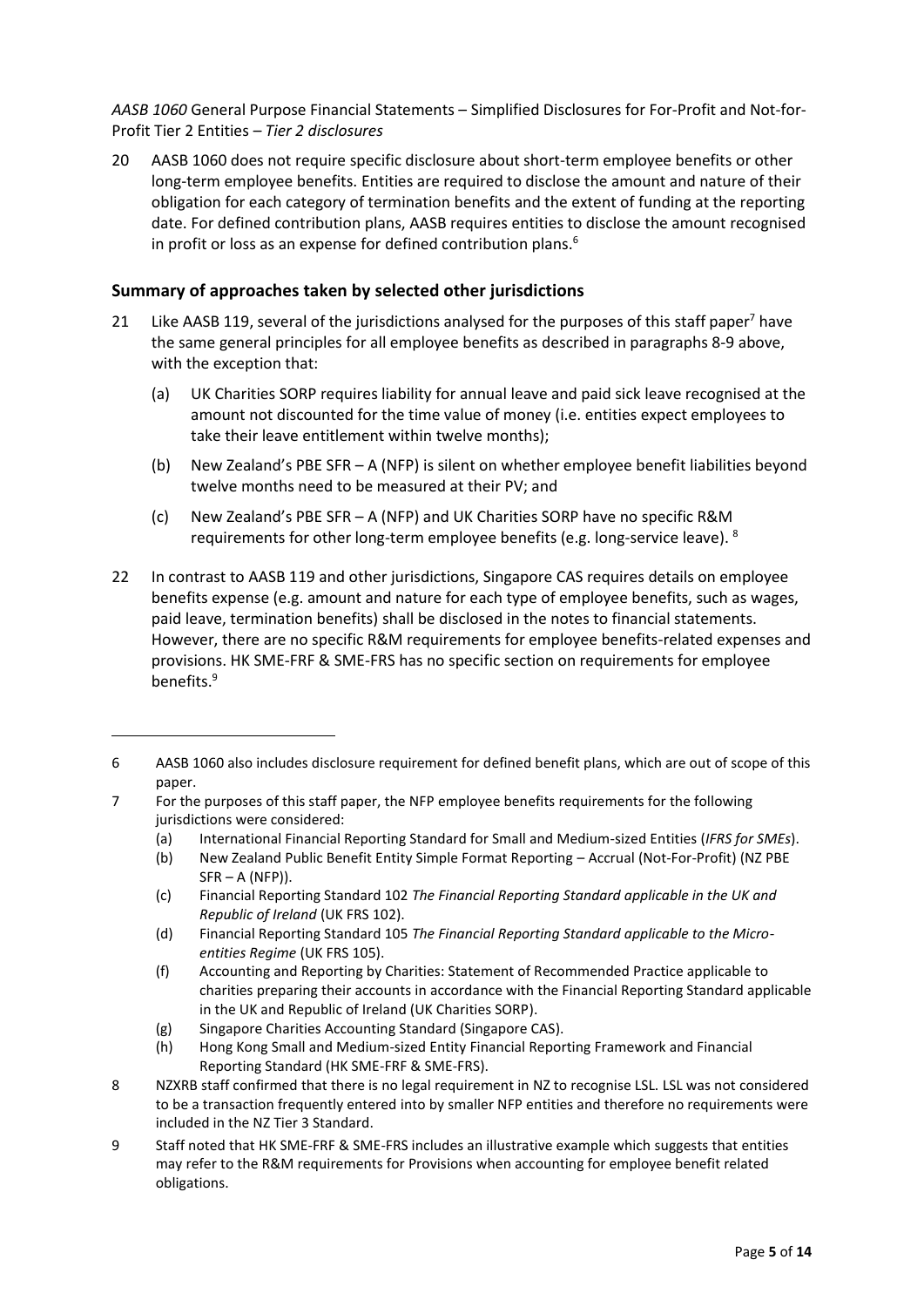#### **IASB Review of IFRS for SMEs**

<span id="page-5-1"></span><span id="page-5-0"></span>23 As part of its second comprehensive review of the *IFRS for SMEs* Standard, the IASB is currently assessing whether to align the *IFRS for SMEs* Standard with IFRS Standards. Staff have not noted any specific comments received or decisions made by the IASB about R&M requirements for short-term paid absences or other long-term employee benefits-related topics.

## **Feedback from Australian stakeholders**

- <span id="page-5-2"></span>24 Several NFP Project Advisory Panel (PAP) members considered that the requirement to measure certain employee benefits at PV is challenging for Tier 3 NFP entities that may lack the skills to do so. Members suggested that, having regard to the materiality of the balances, Tier 3 reporting requirement should consider allowing Tier 3 NFP entities to measure annual leave obligations at their nominal amounts. In addition, some members observed making probability judgments (for example, when annual leave might be taken) to be challenging for preparers, especially during the COVID-19 pandemic.
- 25 In the May 2021 meeting, NFP PAP members expressed mixed views on the accounting for paid leave. A member suggested that consideration be given to not requiring entities to recognise personal employee benefit liabilities. A member considered that LSL is unlikely to be material for Tier 3 NFP private sector entities, as employees will often change employers before that entitlement vests. For measurement, a panel member noted their view that LSL should be discounted to PV. A panel member also observed that the ability to port LSL in Victoria adds significant challenges to the liability measurement.
- <span id="page-5-3"></span>26 In the January 2022 meeting, NFP PAP members provided the following feedback in relation to possible Tier 3 accounting simplification for employee benefits (also described in paragraphs [31-](#page-7-0)[33](#page-7-1) below):
	- (a) For short-term paid leave, PAP members generally supported the option of maintaining the current recognition requirement for short-term paid leave, with simplified measurement of treating all short-term paid absence obligations (e.g. annual leave) as 'current', measured at their nominal value (not discounted for the time value of money). One member commented that this option allows users to assess the going concern and solvency of the entity and provides a better picture of the liabilities that a Tier 3 NFP entity has to their employees.
	- (b) For other other-term employee benefits, PAP members generally supported the option of retaining the current recognition requirements for other long-term employee benefits but offering simplification for measurement, with some mixed views whether to require long term employee benefits to be discounted or probability calculations.
		- (i) Many members considered it important to include probability calculations when measuring LSL. This is particularly important for smaller entities funded by grants which may be impacted by a large expenditure (e.g. LSL), and entities may be required to allocate grant funding to match LSL expenditure.
		- (ii) Some panel members considered that the challenge in recognising LSL for Tier 3 entities is calculating the probability for LSL. One member observed some entities might only recognise LSL provisions when it is confirmed that an employee is entitled to LSL. However, panel members noted that this should not be the correct approach.
		- (iii) While some members supported the requirement to calculate the PV of future cash flow, a few members considered that PV calculation should not be required as it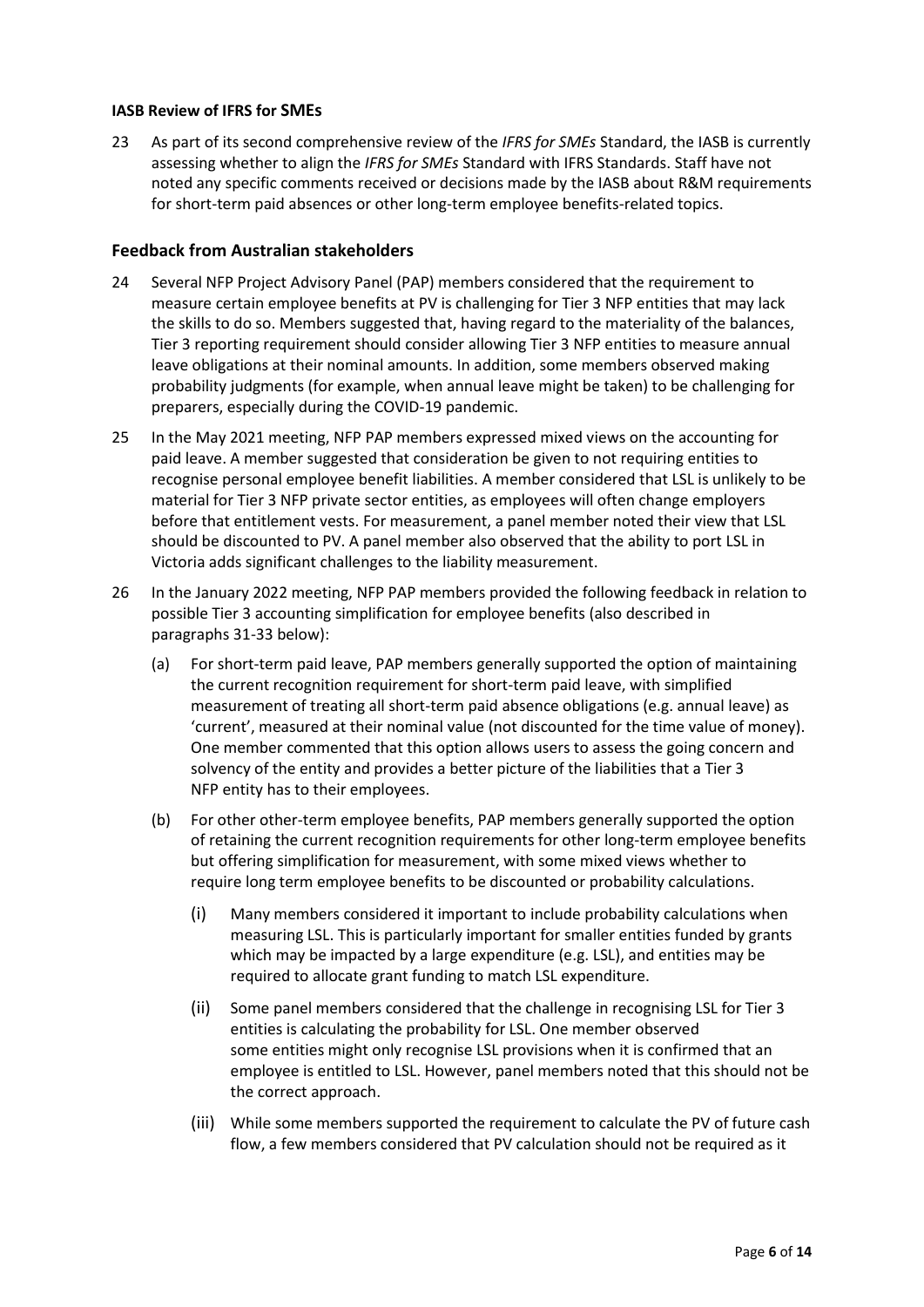may not be material when compared to probability calculations which can be material to the entity.

## **Findings from academic research and other literature**

<span id="page-6-0"></span>27 Academic research suggests that disclosure about NFP entities' employee benefits-related entitlement would better reflect the entity's financial position. <sup>10</sup> Preparers and auditors who participated in the study have noted the impact of COVID-19 on sick leave and annual leave. These two types of leave are increasingly cumulative and constitute material amounts.

## **Findings from staff review of a sample of financial statements**

<span id="page-6-1"></span>28 Staff reviewed a random non-representative sample (20) of the 2020 financial statements of entities with reported revenues between \$500,000 – \$3 million to understand the prevalence of employee benefit-related provisions by entities of this size.<sup>11</sup> The reviewed financial statements included both general purpose financial statements and those described as special purpose financial statements. The staff findings are summarised below:

| <b>Observation</b>                                                 |    |
|--------------------------------------------------------------------|----|
| (Out of a sample size of 20 financial reports)                     |    |
| Entity reports employee benefit related provisions                 | 15 |
| Provision for current leave obligations                            | 15 |
| Annual and other short-term leave                                  | 15 |
| <b>Current LSL</b>                                                 | ጸ  |
| Provision for non-current leave obligations                        | q  |
| Non-current annual leave                                           |    |
| <b>LSL</b>                                                         | 9  |
| Provision for termination benefits                                 |    |
| Entity does not recognise any employee-benefit related liabilities |    |

- 29 Fifteen entities appear to apply the R&M requirements in AASB 119 when recognising leave entitlements. Based on the notes to their financial statements, employee provisions for the fifteen entities reported employee benefit-related liabilities, employee benefits have been measured at the amounts expected to be paid when liability is settled. Eight out of nine entities reported non-current leave obligations specified that provisions greater than twelve months were measured at the PV of the estimated future cash outflows to be made for those benefits.
- <span id="page-6-2"></span>30 The staff reviews could suggest that:
	- (a) provisions for current leave obligations and LSL are not uncommon for smaller NFP private sector entities;

<sup>10</sup> Gilchrist, J.D., West, A., and Zhang, Y. (2021), *Decision Usefulness: A re-examination of the information needs of non-profit GPFR users*, working paper, presented at the AASB 2021 Research Forum, https://aasb.gov.au/media/5oelznke/rf2021-gilchrist\_et\_al\_decisionusefulnesspaper.pdf

<sup>11</sup> The sample GP set is the same as that considered in the September 2021 staff paper on Tier 3 reporting requirements for changes in accounting policies, accounting estimates and errors.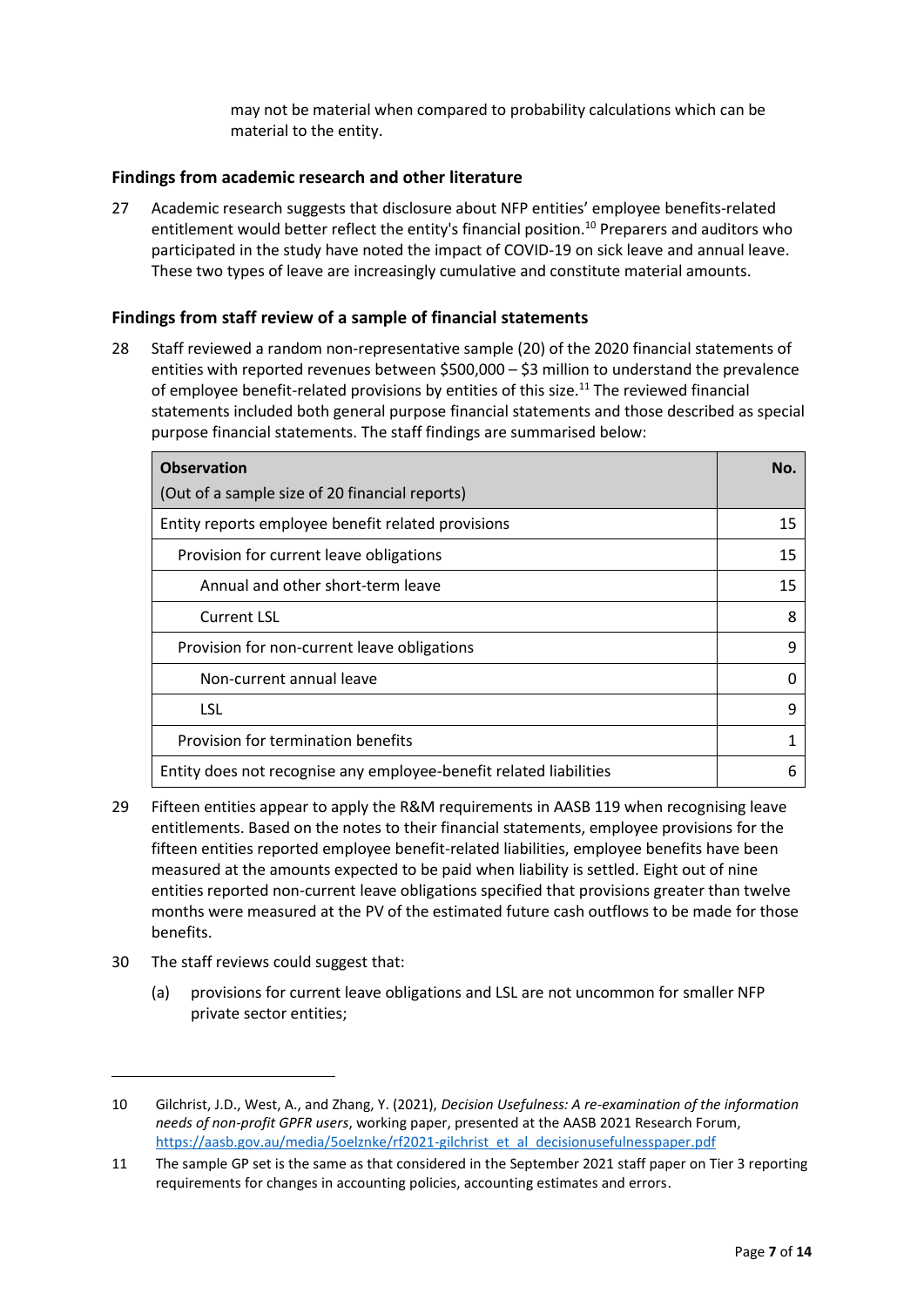- (b) entities normally expect annual leave to be settled within twelve months from the reporting date; and
- (c) most of the entities that report LSL appear to be able to calculate the PV of the estimated future cash outflows to be made for those benefits.

<span id="page-7-3"></span>These findings should be interpreted with caution due to the limited sample size.

## **Options for simplification**

- <span id="page-7-2"></span><span id="page-7-0"></span>31 For short-term paid absences, with reference to the flowchart in Agenda Paper 11.1 (Appendix A) for this meeting on approaches to simplification, staff have identified the following options for recognition (and related classification and measurement) simplification for Tier 3 reporting requirements:<sup>12</sup>
	- (a) **Option 1**: Treat all short-term paid absences as 'non-accumulating', recognising expenses when absences occur, supplemented by disclosure of information about the entity's employee leave entitlements.
	- (b) **Option 2**: Maintain the current recognition requirement for short-term paid absences, with simplified measurement of treating all short-term paid absences obligations as 'current', measuring all short-term paid absence (e.g. annual leave) obligations at their nominal value (i.e. not discounted for the time value of money).
- 32 For other long-term employee benefits:
	- (a) **Option 1**: Treat other long-term employee benefits as an omitted topic for Tier 3 reporting requirements.<sup>13</sup>
	- (b) **Option 2**: Retain the current recognition requirements for other long-term employee benefits but simplify measurement.
- <span id="page-7-4"></span><span id="page-7-1"></span>33 Under option 2 for long-term employee benefits, possible simplification for measurement could be:
	- (a) **Simplification to the probability measurement:**
		- (i) not requiring Tier 3 NFP private entities to measure the probability that payment will be required to be paid; and
		- (ii) allowing Tier 3 NFP private entities to apply the same probability that payment will be required to be paid irrespective of years of service.

- (a) recognition and measurement (criteria are less subject to judgement and/or easier to apply);
- (b) interpretation (requirements are easier to interpret, as less subject to management discretion); and
- (c) understandability (requirements result in reporting outcomes that can be easily understood or explained to users).

<sup>12</sup> In suggesting these approaches, staff had regard to the Board's approach to simplification as agreed at its August 2021 meeting. Approach 1 and Approach 2 demonstrate simplification in areas of:

<sup>13</sup> The Board has previously decided at its 8-9 September 2021 Board meeting to propose that entities in the scope of Tier 3 should apply the requirements of a higher tier of Australian Accounting Standards in full for transactions not covered by the Tier 3 reporting requirements. Refer to [minutes](https://aasb.gov.au/media/5l2ptuyt/approvedaasbminutesm183sept21.pdf) of 183<sup>rd</sup> meeting of the AASB.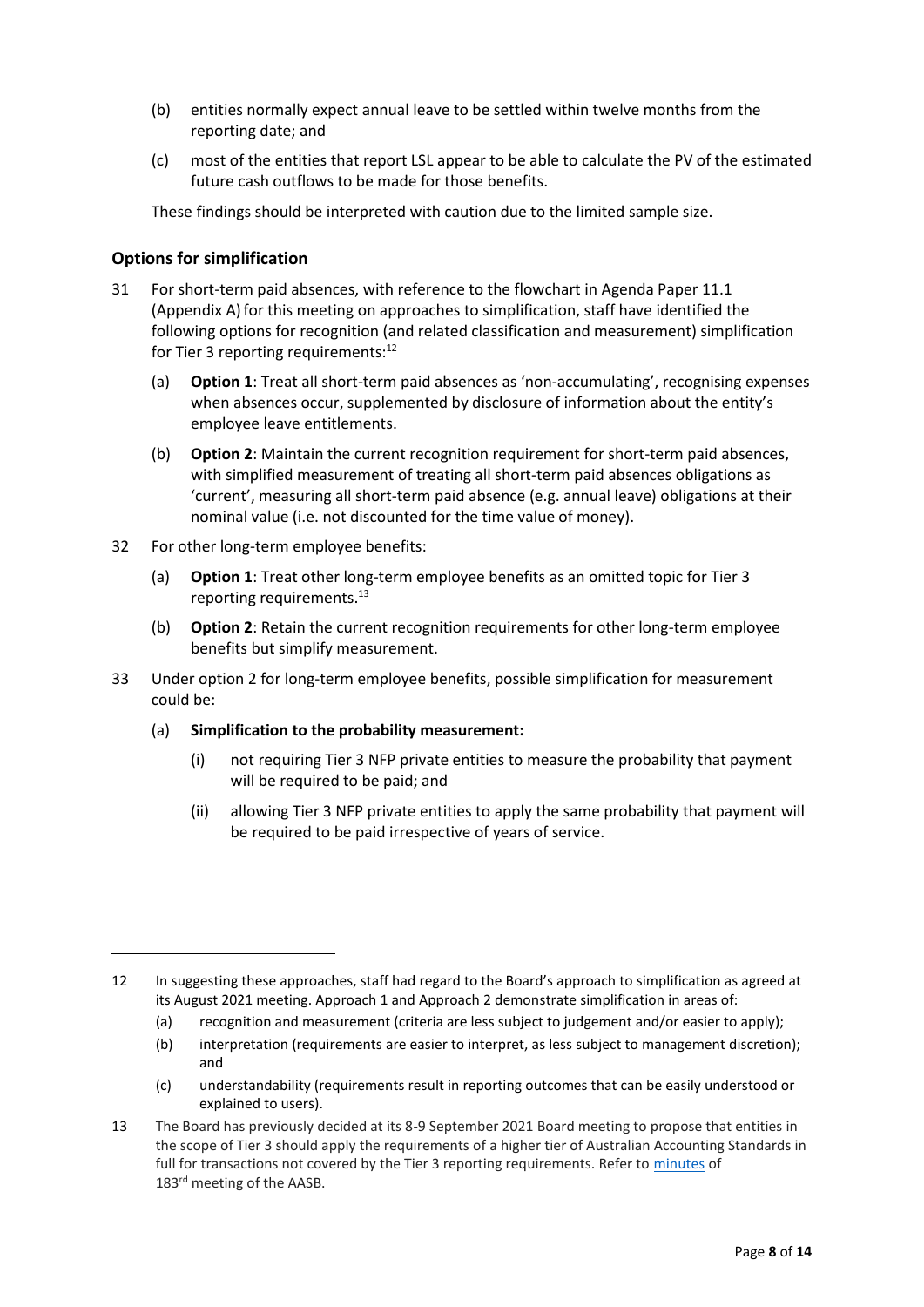#### (b) **Simplification to the PV calculation**:

- (i) calculating the amount of other long-term employee benefits at their nominal value (i.e. not discounted for the time value of money); and
- (ii) using long-term government bonds (e.g. 10-year Australian government bonds rate) at the reporting date when calculating the PV.
- <span id="page-8-0"></span>34 The following tables analyse the options to short-term paid absences (Table 1) and long-term paid leave (Table 2) mooted above. The staff analysis takes into consideration current practice in Australia and international jurisdictions, feedback received from stakeholders, and the findings summarised in paragraphs [21](#page-4-1) t[o 30](#page-6-2) above. $^{14}$

<sup>14</sup> Staff observe other possible simplification alternatives that the Board could consider. Possible options include simplifying the language of requirements in AASB 119 for Tier 3 entities to improve the clarity and understandability of the Standard; or developing application guidance to assist Tier 3 NFP private sector entities in applying AASB 119 (e.g. a summary table, similar to NZ PBE SFR – A (NFP), that lists when and how to recognise and measure the common types of employee benefits-related expenses and provisions for Tier 3 NFP entities). As this paper focuses on the possible simplification for R&M requirements, staff have not adequately explored these options yet. Pending the Board's further deliberation of the broader NFP financial reporting framework project, staff will further analyse other possible simplification alternatives at a future meeting.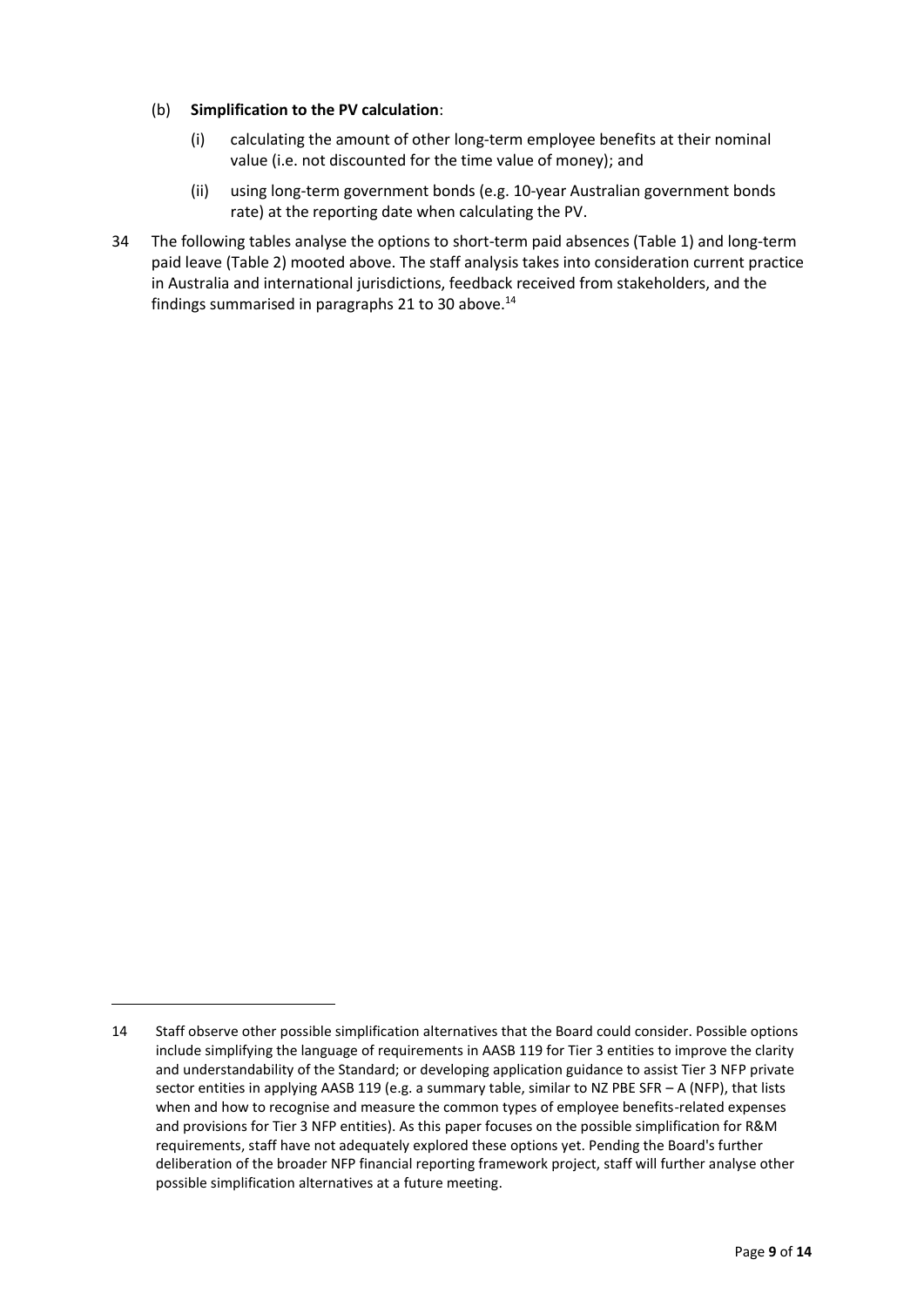<span id="page-9-1"></span><span id="page-9-0"></span>

| Possible option for Tier 3 -<br><b>Recognition criteria</b>                                                                                                                                                                                                                                                                               | <b>Support for the Option</b>                                                                                                                                                                                                                                                                                                                                                                                                                                                                                                                                                                                                                                                                                                                                                                                                                                                                | <b>Arguments against the Option</b>                                                                                                                                                                                                                                                                                                                                                                                                                                                                                                                                                                                                                                                                                                                                                                                                                                                                                                                                                                                       |
|-------------------------------------------------------------------------------------------------------------------------------------------------------------------------------------------------------------------------------------------------------------------------------------------------------------------------------------------|----------------------------------------------------------------------------------------------------------------------------------------------------------------------------------------------------------------------------------------------------------------------------------------------------------------------------------------------------------------------------------------------------------------------------------------------------------------------------------------------------------------------------------------------------------------------------------------------------------------------------------------------------------------------------------------------------------------------------------------------------------------------------------------------------------------------------------------------------------------------------------------------|---------------------------------------------------------------------------------------------------------------------------------------------------------------------------------------------------------------------------------------------------------------------------------------------------------------------------------------------------------------------------------------------------------------------------------------------------------------------------------------------------------------------------------------------------------------------------------------------------------------------------------------------------------------------------------------------------------------------------------------------------------------------------------------------------------------------------------------------------------------------------------------------------------------------------------------------------------------------------------------------------------------------------|
| Option 1: Treat all short-term paid<br>absences as 'non-accumulating',<br>recognising expenses when<br>absences occur, supplemented by<br>disclosure of information about the<br>entity's employee leave<br>entitlements                                                                                                                  | Significantly simplified requirements compared to the existing<br>$\bullet$<br>AASB 119.<br>Reduces the preparation cost and complexity for preparers as<br>feedback suggest recognising leave obligations, particularly<br>during the COVID-19 pandemic, is challenging for some Tier 3<br>NFP private sector entities.                                                                                                                                                                                                                                                                                                                                                                                                                                                                                                                                                                     | Information reported by entities may lack transparency and fail to<br>$\bullet$<br>provide a complete picture of the entity's underlying financial<br>position (e.g. liabilities are not reflected accurately in the financial<br>statements).<br>Non-recognition of the leave liability on the balance sheet may<br>$\bullet$<br>represent a loss of important information for users (may need<br>disclosure to offset this).<br>May lead to unintended legal consequences if some entities<br>misinterpret short-term leave as "non-accumulating" for<br>purposes beyond accounting/reporting.<br>Will impact the comparability of financial statements against<br>entities in other reporting tiers and possibly create consolidation<br>issues, as this requirement would apply only to entities applying<br>Tier 3 reporting requirements.<br>No other jurisdiction adopts this approach explicitly, with<br>$\bullet$<br>Singapore CAS and HK SME-FRF & SME-FRS being silent on the<br>R&M for employment benefits. |
| <b>Option 2: Maintain the current</b><br>recognition requirement for short-<br>term paid leave, with simplified<br>measurement for treating all short-<br>term paid absences obligations as<br>'current', measuring all short-term<br>paid absence obligations at their<br>nominal value (not discounted for<br>the time value of money). | Ensures consistency with the existing recognition requirements<br>$\bullet$<br>under AASB 119 and improves comparability with Tier 1 and<br>Tier 2 entities.<br>Provides greater transparency and comparability around NFP<br>$\bullet$<br>entities' financial position (in comparison to Option 1)<br>Annual leave appears to be a common and material obligation<br>$\bullet$<br>for NFP entities, and, therefore, users benefit from more<br>information on them to inform their decision making.<br>Recognises the challenges in calculating the probability of<br>$\bullet$<br>short-term paid absences to be claimed beyond twelve months<br>and PV for smaller NFP private sector entities.<br>Removes the complexity in applying AASB 119 as entities do<br>$\bullet$<br>not need to assess the probability and discount rate.<br>The same approach adopted by the UK Charities SORP | May reduce information for entities with material short-term paid<br>$\bullet$<br>absences to be claimed beyond twelve months, particularly if the<br>effect of discounting is material.                                                                                                                                                                                                                                                                                                                                                                                                                                                                                                                                                                                                                                                                                                                                                                                                                                  |

## **Table 1***: Summary of possible options and analysis for Tier 3 – short-term paid absences*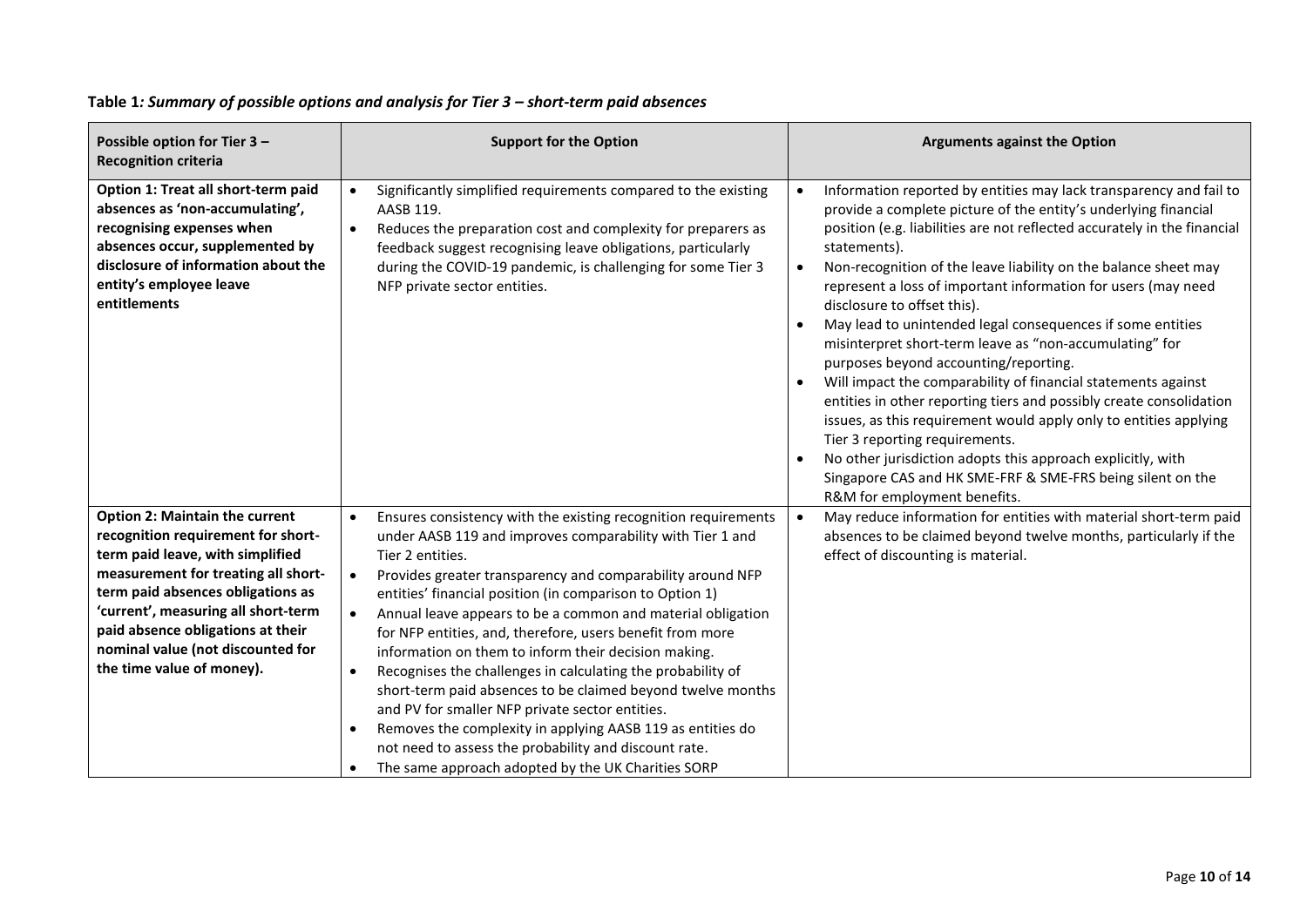<span id="page-10-0"></span>

| Possible option for Tier 3 -<br><b>Measurement criteria</b>                                                                                                                                                                   | <b>Support for the Option</b>                                                                                                                                                                                                                                                                                                                                                 | <b>Arguments against the Option</b>                                                                                                                                                                                                                                                                                                  |  |
|-------------------------------------------------------------------------------------------------------------------------------------------------------------------------------------------------------------------------------|-------------------------------------------------------------------------------------------------------------------------------------------------------------------------------------------------------------------------------------------------------------------------------------------------------------------------------------------------------------------------------|--------------------------------------------------------------------------------------------------------------------------------------------------------------------------------------------------------------------------------------------------------------------------------------------------------------------------------------|--|
| Option 1: Treat other long-term<br>employee benefits as an omitted<br>topic for Tier 3 reporting<br>requirements. <sup>15</sup>                                                                                               | Reduces the complexity of Tier 3 reporting requirements. Entities<br>with no long-term employee benefits would not need to go<br>through the potentially lengthy requirements.<br>The same approach adopted by New Zealand's PBE SFR $- A (NFP)$                                                                                                                              | It may be misinterpreted by some entities that there is no need<br>to calculate other long-term employee benefits and lead to<br>unintended legal consequences.<br>Entities for whom other long-term employee benefit<br>obligations are material have to search for additional guidance<br>or opt up to Tier 1/Tier 2 requirements. |  |
| Option 2: Retain the current<br>recognition requirements for other<br>long-term employee benefits but<br>with simplification for measurement                                                                                  | Ensures consistency with the existing recognition requirements<br>under AASB 119 and improves comparability with Tier 1 and Tier<br>2 entities.<br>Reduces the cost of preparation and complexity for preparers to<br>determine the probability or PV of the related obligation<br>(discussed further below for options 2(a) to 2(b)).                                        | Information reported by entities may lack relevance as<br>estimated future cash flow may not be reflected appropriately<br>if the probability or PV is not calculated (discussed further<br>below for options $2(a)$ to $2(b)$ ).                                                                                                    |  |
| As noted in paragraph 33 above, staff think that under Option 2, there is an opportunity for simplification for the measurement for other long-term employee benefits. Rows below<br>analyse the options considered by staff. |                                                                                                                                                                                                                                                                                                                                                                               |                                                                                                                                                                                                                                                                                                                                      |  |
| Option 2(a): Simplification to the probability measurement:                                                                                                                                                                   |                                                                                                                                                                                                                                                                                                                                                                               |                                                                                                                                                                                                                                                                                                                                      |  |
| (i) not requiring Tier 3 NFP<br>private entities to measure<br>the probability that payment<br>will be required to be paid                                                                                                    | Simple to apply with no interpretation ambiguity. Removes the<br>apparent complexity in the accounting requirement and reduces<br>the cost of preparing the financial statements (as entities don't<br>need to apply different probability rates by years of service).                                                                                                        | It would not faithfully represent of the entity's long-term<br>employee benefits provisions in its entirety as it ignores the<br>effect of probability completely                                                                                                                                                                    |  |
| (ii) allowing Tier 3 NFP private<br>entities to apply the same<br>probability that payment will<br>be required to be paid<br>irrespective of years of<br>service. No simplification to<br>the calculation of PV.              | Same as the cell above, and<br>Arguably provides users with relevant information, as it still<br>reflects, at least, an average probability of the provision to be<br>paid. While not as faithfully representative of the entity's long-<br>term employee benefits provision in its entirety, this information<br>may be sufficient for users of Tier 3 financial statements. | It may compromise the faithful representation of the entity's<br>long-term employee benefits provisions as it ignores the<br>differences in probability over time                                                                                                                                                                    |  |

# **Table 2** *Summary of possible options and analysis for Tier 3 – Other long-term employee benefits*

<span id="page-10-2"></span><span id="page-10-1"></span><sup>15</sup> See footnote [13](#page-7-3) on page [8.](#page-7-4)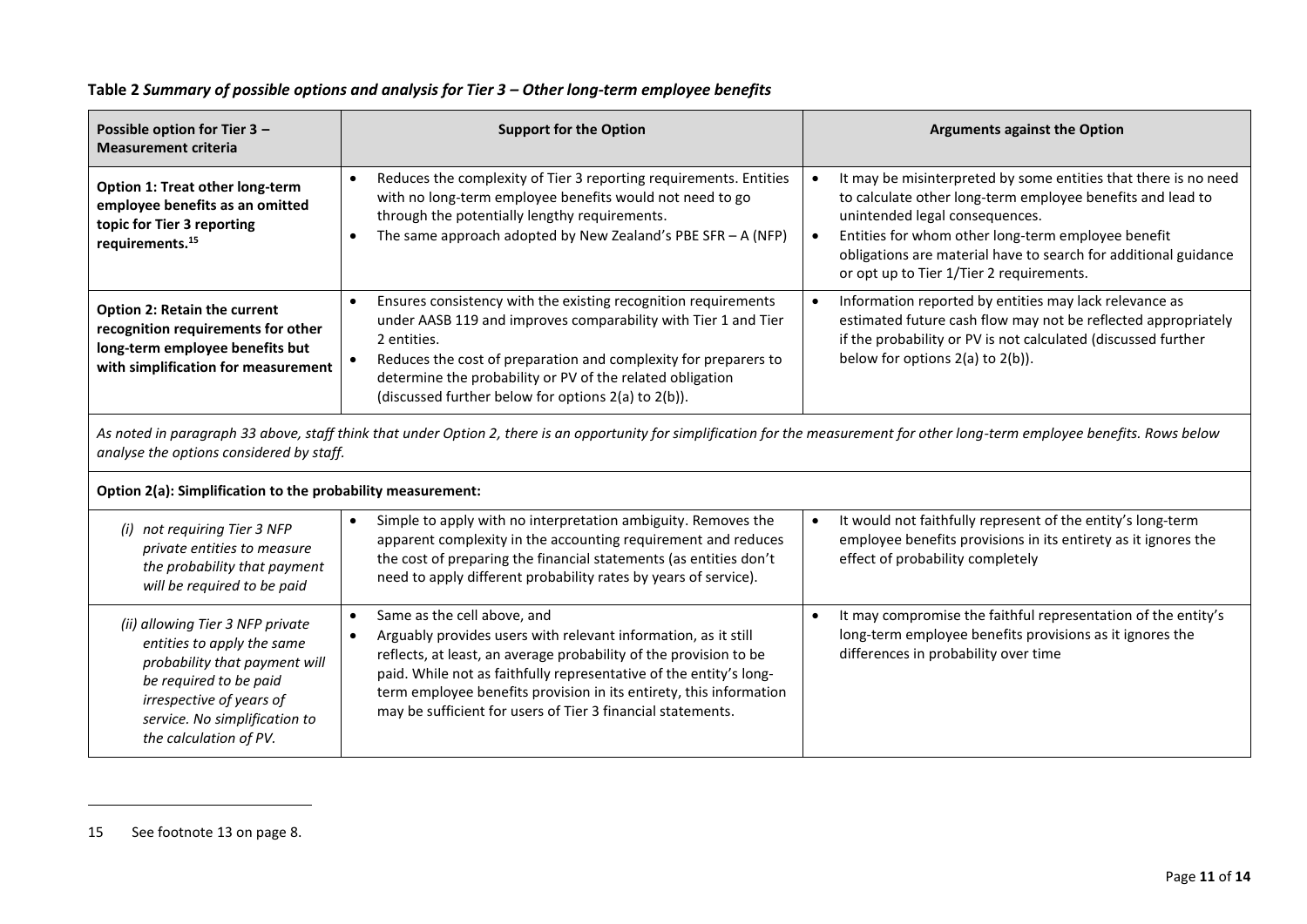| Possible option for Tier $3 -$<br><b>Measurement criteria</b>                                                                                         | <b>Support for the Option</b>                                                                                                                                                                                                                                                                                                        | <b>Arguments against the Option</b>                                                                                                                                                                                                                                                                                                                       |  |  |
|-------------------------------------------------------------------------------------------------------------------------------------------------------|--------------------------------------------------------------------------------------------------------------------------------------------------------------------------------------------------------------------------------------------------------------------------------------------------------------------------------------|-----------------------------------------------------------------------------------------------------------------------------------------------------------------------------------------------------------------------------------------------------------------------------------------------------------------------------------------------------------|--|--|
| Option 2(b): Simplification to the PV calculation:                                                                                                    |                                                                                                                                                                                                                                                                                                                                      |                                                                                                                                                                                                                                                                                                                                                           |  |  |
| (i) calculating the amount of<br>other long-term employee<br>benefits at their nominal<br>value (i.e. not discounted for<br>the time value of money). | Simple to apply with no interpretation ambiguity. Removes the<br>apparent complexity in the accounting requirement.<br>Reduces the cost of preparation of the financial statements.                                                                                                                                                  | Information reported by entities would be relevant as<br>estimated future cash flow may not be reflected appropriately<br>if the PV is not calculated, considering the impact of<br>discounting on long-term liabilities can be material.<br>Not consistent with the measurement requirement for non-<br>current provisions other than employee benefits. |  |  |
| (ii) using long-term government<br>bonds rate (e.g. 10-year<br>Australian government bonds<br>rate) at the reporting date<br>when calculating the PV. | Same as the cell above, and<br>Provides users with relevant information, as it still reflects the<br>time value of money using a reasonable discounting rate.<br>Arguably maintains a reasonable level of consistency with other<br>reporting tiers and R&M requirements for non-current provisions<br>other than employee benefits. | It may compromise information relevance if corporate bond<br>rate is considered to be more appropriate for some entities.                                                                                                                                                                                                                                 |  |  |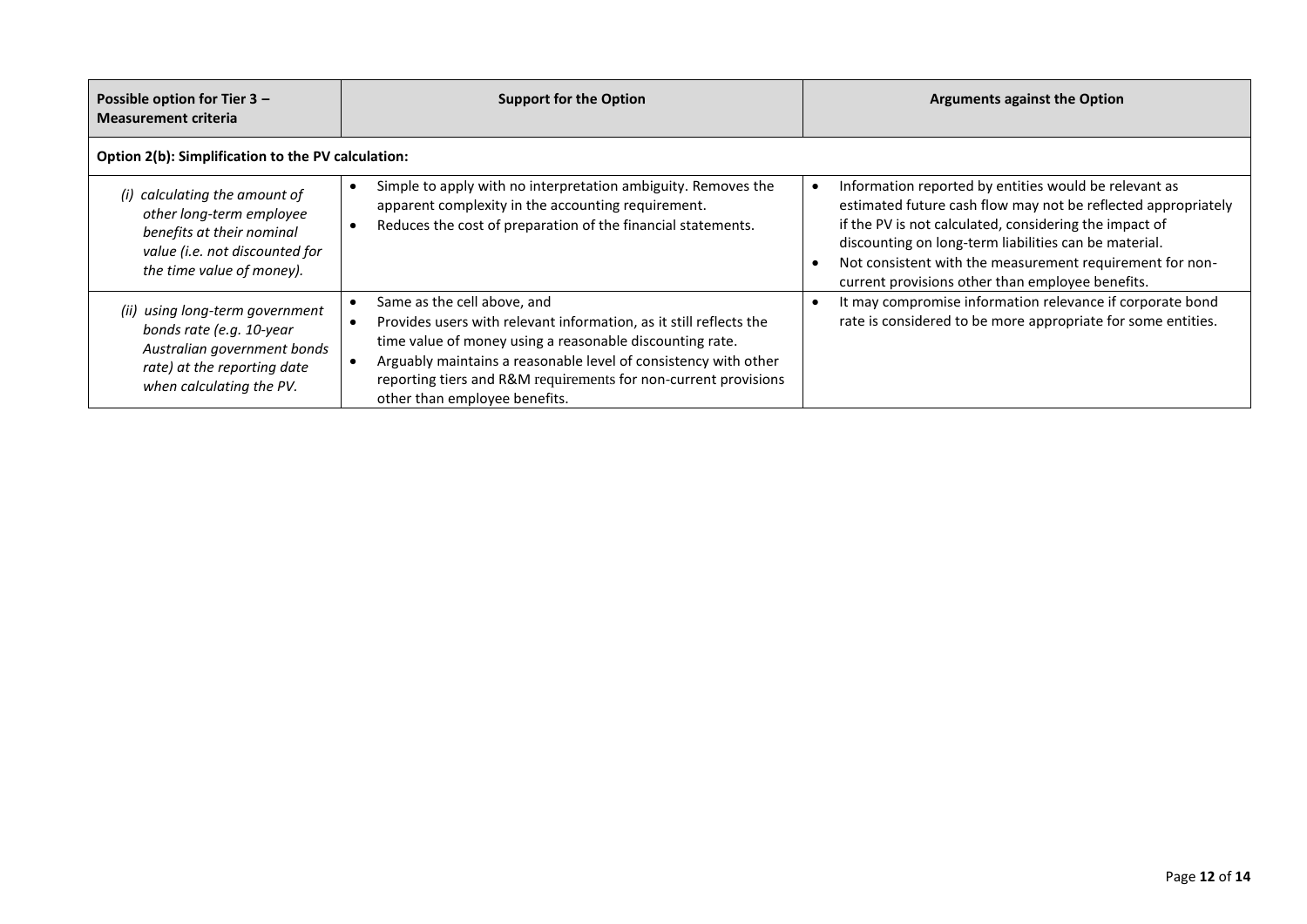# *Evaluation of options against the Tier 3 principles*

<span id="page-12-0"></span>35 With reference to the flowchart in Agenda Paper 11.1 (Appendix A) for this meeting, in addition to the analysis in the tables above, staff also analysed each of the proposed options against the tentative Tier 3 principles previously agreed to by Board members. Staff consider that the proposed options are broadly equally aligned with the Tier 3 principles, except for those listed below:

| Principle                                                                                                                                                                                                                                                                                                                          | <b>Discussion</b>                                                                                                                                                                                                                                                                                                                                                                                                                                                                                                                                                                                        |  |
|------------------------------------------------------------------------------------------------------------------------------------------------------------------------------------------------------------------------------------------------------------------------------------------------------------------------------------|----------------------------------------------------------------------------------------------------------------------------------------------------------------------------------------------------------------------------------------------------------------------------------------------------------------------------------------------------------------------------------------------------------------------------------------------------------------------------------------------------------------------------------------------------------------------------------------------------------|--|
| The development of Tier 3 reporting<br>requirements is subject to the <b>AASB</b><br><b>Not-for-profit Standard-Setting</b><br>Framework<br>Tier 3 financial statements are<br>general purpose financial<br>statements. As such, Tier 3 financial<br>statements provide useful<br>information to users of financial<br>statements. | Option 1 for short-term paid leave, derecognising<br>$\bullet$<br>annual leave liability on the balance sheet, would<br>represent a loss of important information for<br>users to assess the entity's performance,<br>particularly liquidity risk.<br>Option 2 (and options 2(a) to 2(b)) for other long-<br>term employee benefits may lack relevance as<br>estimated future cash flow may not be reflected<br>appropriately if the probabilities or PV is not<br>calculated.<br>Consequently, the usefulness and relevance of the<br>information provided in the financial statements<br>would suffer. |  |
| Consistency with the accounting<br>principles specified in Tier 2:<br>Australian Accounting Standards -<br>Simplified Disclosures is desirable<br>but might not always be warranted<br>since Tier 3 requirements are being<br>developed as a proportionate<br>response                                                             | All of the options discussed above would be unique to<br>Tier 3, which will compromise comparability across<br>different reporting tiers to varying degrees by the<br>level of simplification provided.<br>However, staff think departure may be justified<br>regarding less well-resourced Tier 3 entities that may<br>have difficulties in calculating the probability of short-<br>term paid absences to be claimed beyond twelve<br>months and calculating PV.                                                                                                                                       |  |

#### **Staff recommendations**

- <span id="page-12-1"></span>36 On balance, staff support:
	- **[Option](#page-10-1) 2 for short-term paid absences.** That is maintaining the current recognition requirement for short-term paid absences, with simplified measurement of treating all short-term paid absences obligations as 'current' and measuring all short-term paid absence obligations at their nominal value.

Staff consider that this option is appropriate proportionate responses in recognition of the size of Tier 3 entities that may have resource constraints in assessing the probability of short-term paid absences to be claimed beyond twelve months and calculating the PV of future cash flow.

• **A combination of option [2\(a\)\(ii\)](#page-10-2) and 2(b)(ii) for other long-term employee benefits.** That is retaining the current recognition requirements for other long-term employee benefits but with simplification for measurement to allow Tier 3 NFP private entities